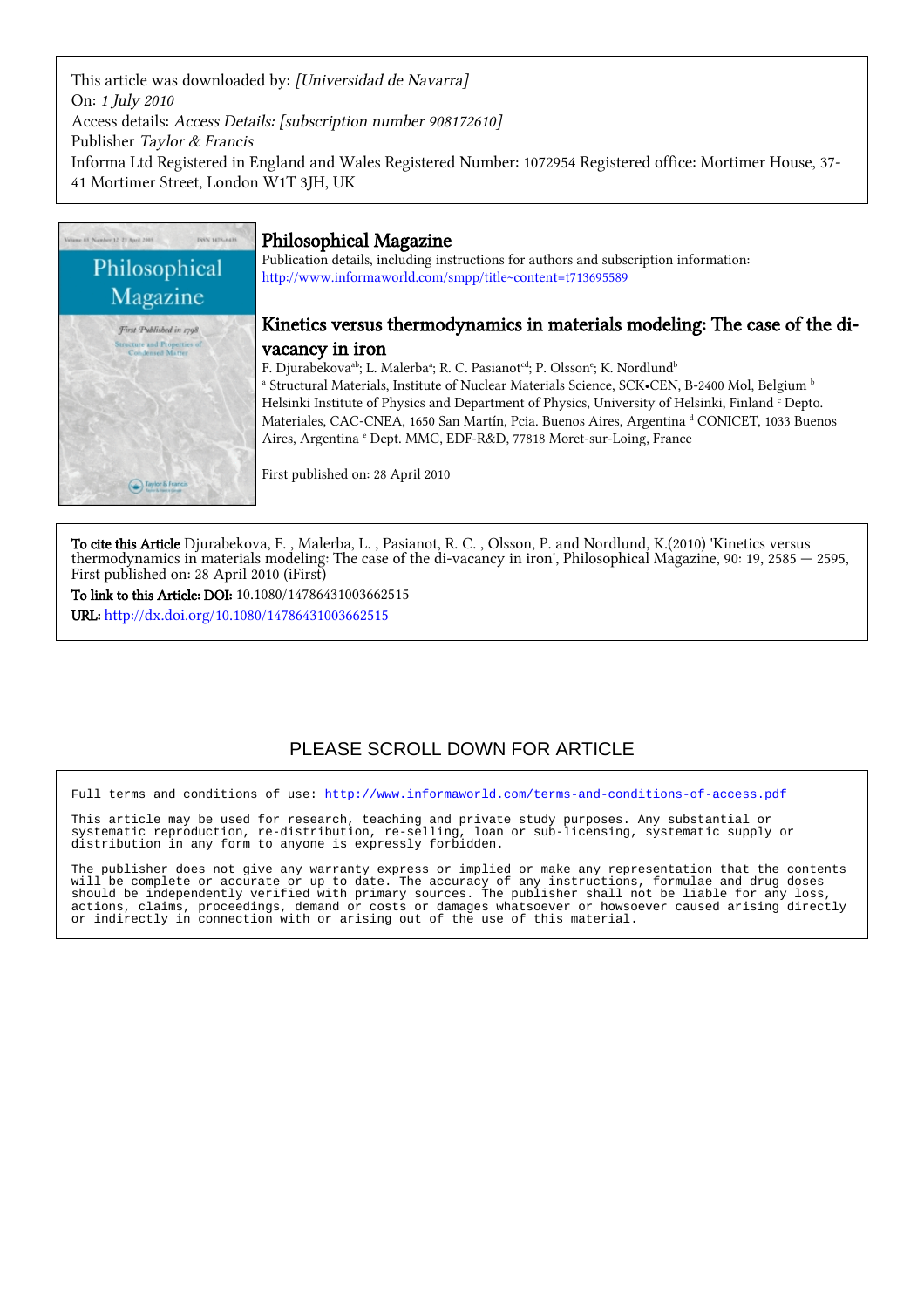

## Kinetics versus thermodynamics in materials modeling: The case of the di-vacancy in iron

F. Djurabekova<sup>ab\*</sup>, L. Malerba<sup>a</sup>, R.C. Pasianot<sup>cd</sup>, P. Olsson<sup>e</sup> and K. Nordlund<sup>b</sup>

a<br>
<sup>a</sup>Structural Materials, Institute of Nuclear Materials Science, SCK•CEN, Boeretang 200, B-2400 Mol, Belgium; <sup>b</sup>Helsinki Institute of Physics and Department of Physics,

University of Helsinki, P.O. Box 43, FIN-00014, Finland; <sup>c</sup>Depto. Materiales,

CAC-CNEA, Avda. Gral. Paz 1499, 1650 San Martín, Pcia. Buenos Aires, Argentina;

CONICET, Avda. Rivadavia 1917, 1033 Buenos Aires, Argentina; <sup>e</sup> Dept. MMC,

EDF-R&D, Les Renardiéres, 77818 Moret-sur-Loing, France

(Received 24 March 2009; final version received 25 January 2010)

Monte Carlo models are widely used for the study of microstructural and microchemical evolution of materials under irradiation. However, they often link explicitly the relevant activation energies to the energy difference between local equilibrium states. We provide a simple example (di-vacancy migration in iron) in which a rigorous activation energy calculation, by means of both empirical interatomic potentials and density functional theory methods, clearly shows that such a link is not granted, revealing a migration mechanism that a thermodynamics-linked activation energy model cannot predict. Such a mechanism is, however, fully consistent with thermodynamics. This example emphasizes the importance of basing Monte Carlo methods on models where the activation energies are rigorously calculated, rather than deduced from widespread heuristic equations.

Keywords: Kinetic Monte Carlo; di-vacancy; vacancy cluster; diffusion; metals

## 1. Introduction

The microstructure and microchemical evolution in materials subjected to irradiation depends largely on the kinetics of thermally activated processes occurring at the atomic scale. Kinetic Monte Carlo (KMC) numerical methods are especially suitable for modeling the evolution of complex systems, when a large number of such processes are possible [1,2]. They are, therefore, nowadays widely used, especially to treat problems of phase separation or damage evolution in materials subjected to annealing or irradiation [3–9]. However, they require the precise knowledge of all involved activation energies, for all possible processes. The correct, on-the-fly evaluation of these energies, in such a way that the computational model is accurate, while remaining applicable in practice, is far from being a trivial problem. Even

<sup>\*</sup>Corresponding author. Email: flyura.djurabekova@helsinki.fi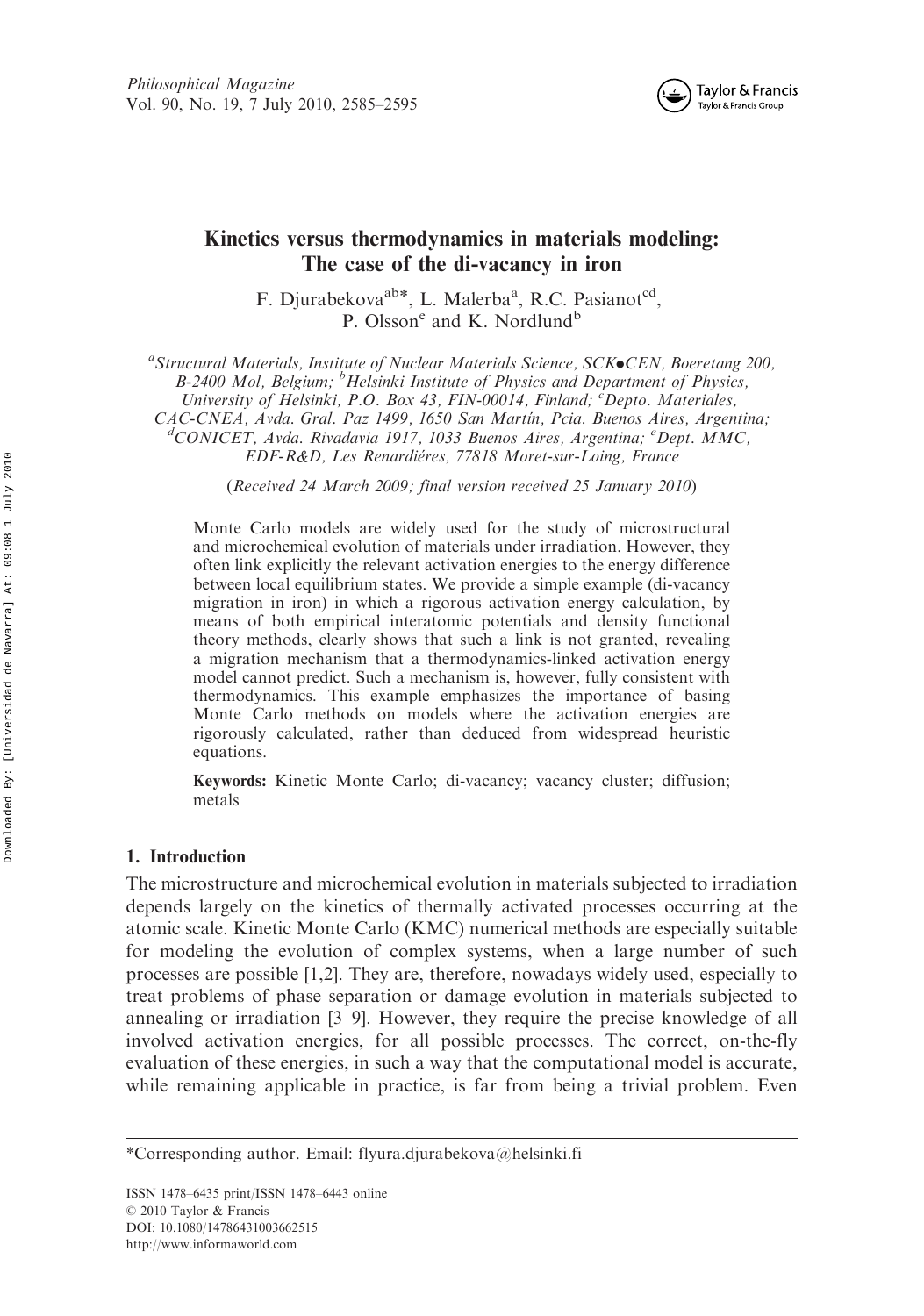in the long studied case of atomic species redistribution in alloys via the vacancy diffusion mechanism [3,6–8,10] the energy barrier not only depends on the type of atom, but is also a complicated and a priori unknown function of the local atomic configuration [11]. Many heuristic approaches based on total energy calculations have been traditionally used [10,12] to allow at least partly for this dependence. The total energy of the system is calculated using either an empirical interatomic potential (EIP) [6], or pair interaction energies fitted either to an EIP [3,7] or to density functional theory (DFT) calculations [8,9], often using a broken bond scheme [3,7,9]. The main concern of these approaches is to ensure that the transition rates respect the detailed balance [2], so as to be thermodynamically consistent. Often, for these conditions to be fulfilled, the characteristic energies of the relevant thermally-activated processes are explicitly correlated to energy differences between initial and final local equilibrium states [6,8,10].

However, the fact that a certain state is thermodynamically favored does not necessarily mean that it is going to appear faster or more often than less favored ones. The broken bond scheme, in which the activation energy is obtained as the difference between saddle point and initial energies, both expressed in terms of pair interactions [3,7–9], does attempt to be more realistic. Nonetheless, being based on a rigid lattice pair energy scheme, it remains a strongly simplified approach [11].

One way of improving the accuracy of an atomistic KMC (AKMC) model in the sense discussed here is to feed it with activation energies rigorously calculated as functions of the local atomic configuration using, for example, an EIP, or DFT methods. If the number of involved energies is limited, this can be done by pre-tabulating all possibilities [13,14]; if it is combinatorially large, advanced regression methods with good predictive capability (e.g. artificial intelligence) may be used [11,15,16]. In models of this type, thermodynamics does not appear explicitly in terms of binding energies, energy differences between states or favored kinetic paths towards lower energy states. It is, instead, ''hidden'' in the difference between activation energies of direct and inverse processes, i.e. the energy difference between an initial state A and a final state B can be obtained as difference between the barrier from A to B and the barrier from B to A.

In this letter, we present an application of such an AKMC model for the apparently simple case of the migration of a di-vacancy in iron to illustrate the fact that energy barriers do not always correlate with energy differences between initial and final state, as previously pointed out for the simpler case of a monovacancy [11,17]. We choose to study this particular case since di-vacancies in iron (and probably in all or most bcc metals) are most stable in 2nn configuration, as consequence positron annihilation does not allow di-vacancies to be distinguished from single vacancies [18]. Thus, there is a lack of experimental data on di-vacancies in iron and this is in itself a motivation for our work. At the same time, iron is a material of primary importance for applications, within and without the nuclear industry, which is why a number a of EIPs to be compared exist. We show that the activation energies do not necessarily correlate with the energy difference between the involved local equilibrium states and may increase the frequency of appearance of states that are not necessarily the thermodynamically most favored ones. Nonetheless, the model does respect thermodynamics, as is demonstrated by solving the corresponding master equations, which can be explicitly shown to embody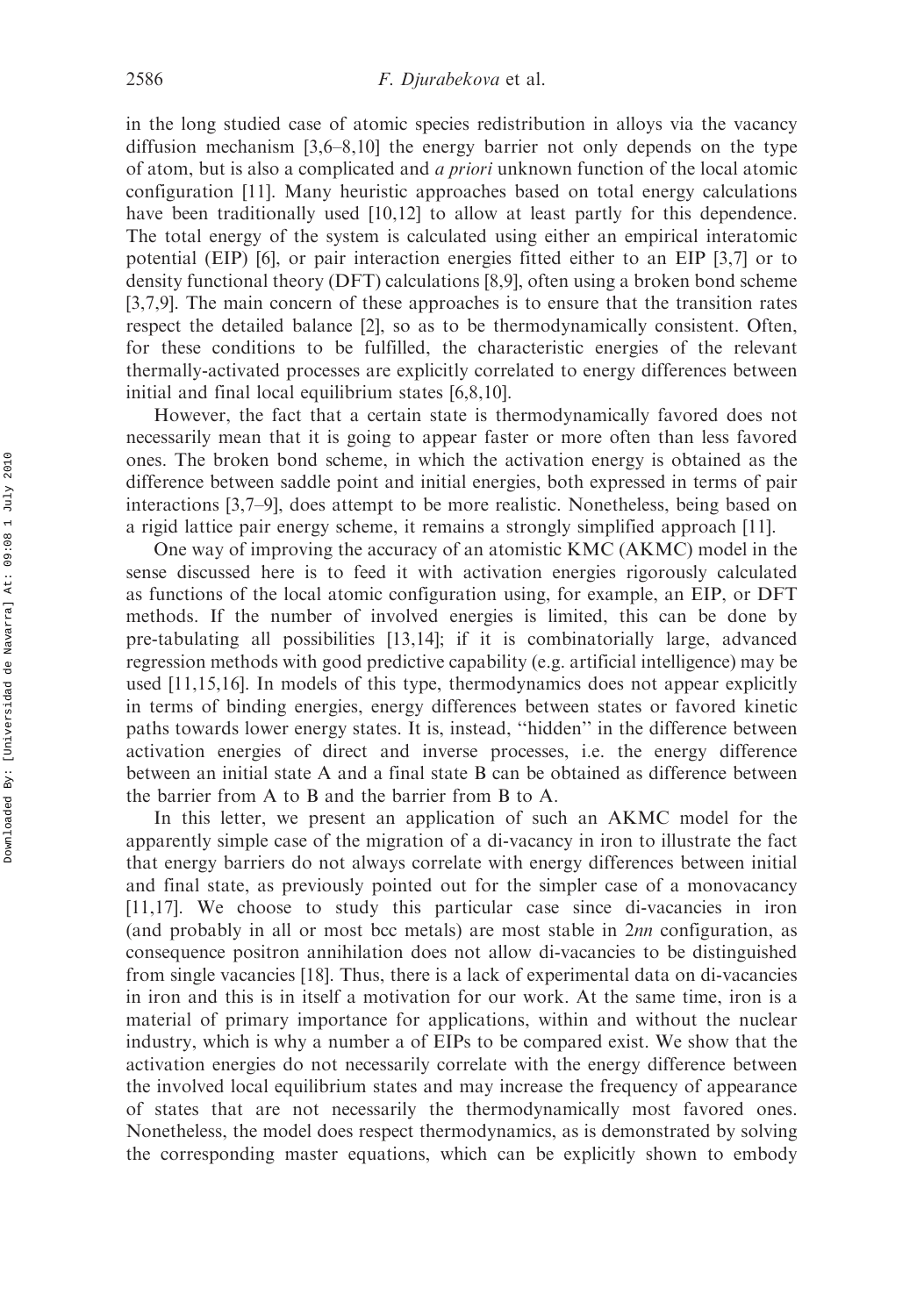Boltzmann's statistics (its stationary solution is thermodynamic equilibrium) [19], and comparing it to the AKMC simulation results. We also show, however, that even in a DFT framework, relatively small differences between activation energies may appear, depending on the used approximation, with consequences that may be non-negligible a priori. In particular, our study reveals that the migration mechanism for the di-vacancy in iron is more complex than one would intuitively deduce from simple di-vacancy stability considerations. Such a mechanism cannot be predicted by a model that explicitly couples activation energies and energy differences between local equilibrium states and requires an atomic-level study to be clearly identified.

## 2. Methodology

KMC methods determine the evolution of a system by stochastically choosing events whose probabilities are given in terms of frequencies. The latter are written using the classical transition-state-theory expression for the frequency of thermally activated phenomena:  $\Gamma = v e^{-E_a/k_B^T}$ , where  $k_B$  is Boltzmann's constant, T the absolute temperature,  $\nu$  the attempt frequency (here considered constant and equal to  $6 \times 10^{12}$  s<sup>-1</sup>), and  $E_a$  the activation energy. The associated time is estimated using the residence time algorithm [20]. In our case,  $E_a$  corresponds to the energy barrier for the exchange of a vacancy with a neighboring atom. The possible states of the cluster were defined by the mutual distance between the two vacancies, in terms of nearest neighbor (nn) shells. There are five possible states of the bound configurations of a di-vacancy: 1nn, 2nn, 3nn, 4nn, and 5nn. The possible states and transitions are pictorially represented in Figure 1. Three transitions, namely  $3nn \rightarrow \infty$ ,  $4nn \rightarrow \infty$ , and  $5nn \rightarrow \infty$ , lead to di-vacancy splitting. The energy barriers for all possible transitions were calculated by the drag method [21] using (for a check of trends) four widely used EIPs, denoted here as: AB [22], MH [23], AM [24], and DD [25]. For these simple transitions, the drag method has been checked to provide the same results as the nudged-elastic band method (NEB) [26]. All the

 $\overline{3}$ 5  $\infty$  $\mathcal{P}$  $\infty$  $\overline{4}$  $\overline{1}$  $\overline{2}$  $\infty$ 3  $\overline{0}$  $\mathcal{P}$ 

Figure 1. Different possible di-vacancy states and transitions. 0 is the position of the first vacancy; different states are obtained depending on the location of the second one.  $\infty$  positions correspond to a dissociated di-vacancy. Transitions are possible only via the exchange of the given vacancy with a nearest neighbor atom (e.g.  $1 \rightarrow 2$ ).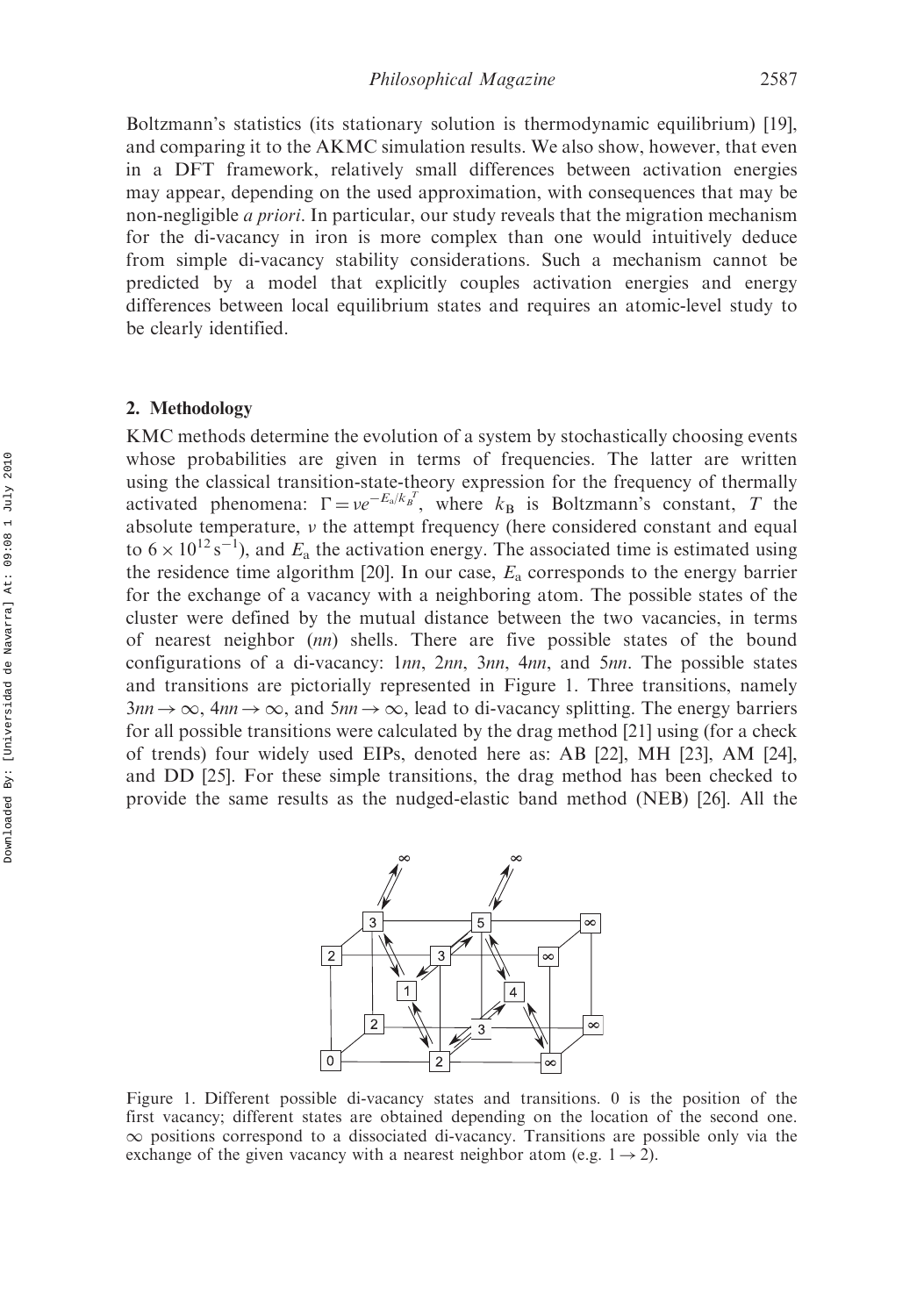classical potential calculations were carried out with the DYMOKA code [27]. The corresponding DFT calculations were performed in two different ways, namely using pseudopotentials generated both within the projector augmented wave (PAW) approach [28] and in the form of ultrasoft pseudopotentials (USPP) [28–30], as implemented in the Vienna ab initio simulation package (VASP) [31]. The USPP formalism can be derived from the PAW formalism by linearization. In general, the USPP method does not describe transition metals and magnetic systems as well as the PAW method does. However, a large amount of DFT data found in the literature concerning Fe, and impurities in it, have in fact been obtained in the USPP approximation [32–35] and used to parametrize AKMC models [8]. All calculations were spin polarized and the exchange correlation functional used was the generalized gradient approximation [36] with the Vosko–Wilk–Nusair correlation interpolation [37] for the PAW approach. The barriers were calculated using the nudged elastic band method [26] implemented in VASP on supercells of 128 bcc sites at constant volume conditions. The reciprocal space was sampled with 27 k-points according to the method by [38]. The plane wave energy cutoff was 300 eV for PAW and 240 eV for USPP. The convergence using these parameters has been reported previously [32,39].

#### 3. Results and discussion

Figure 2 shows the schematic energy landscape, according to the AKMC model, of di-vacancy states and transitions along the path connecting two dissociated states through, in order, 5nn, 1nn, 2nn, and 4nn states. The dissociated state is the reference, i.e. has zero energy. According to all used model Hamiltonians, there are three bound states, namely (in order of increasing binding) 4nn, 1nn, and 2nn.



Figure 2. Schematic energy landscape (as implemented in the MC model) of di-vacancy states and transitions along an ideal path between two dissociated states (zero energy), according to different EIPs and DFT approximations. The bound states have negative energies.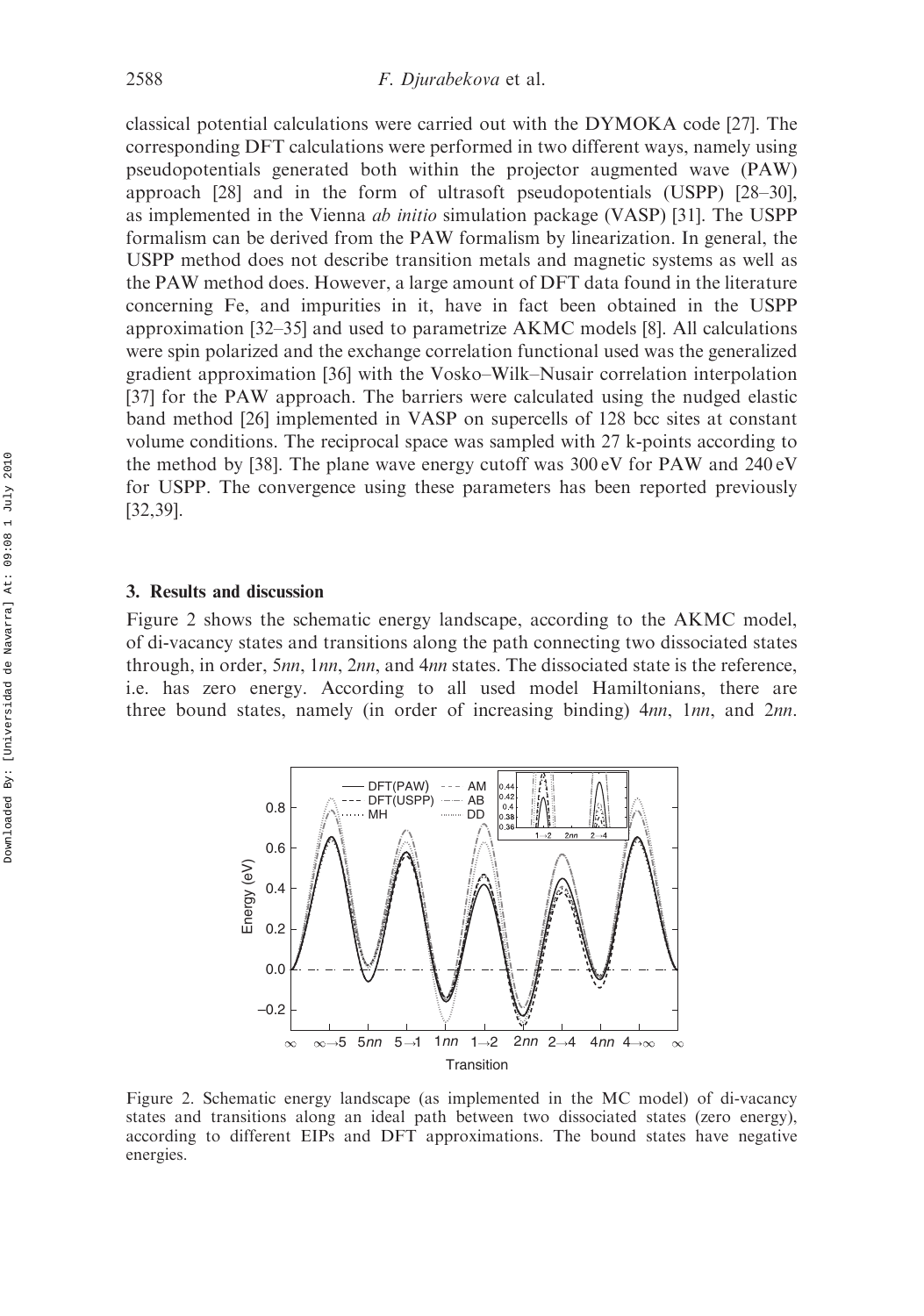DFT predicts also the 5nn state to be bound (no EIP grasps this feature). According to USPP calculations, 1nn and 4nn states are almost equal in energy, while all EIPs and PAW calculations predict 1nn to be more strongly bound. Yet, all EIPs favor the transition from the 2nn ground-state to  $4nn$  over the transition to  $1nn$ . Interestingly, the same result, though unnoticed, was also obtained with a pair potential for iron in a work published almost 40 years ago [40]. We also obtained the same trend using two other EIPs for Fe, from [41] and from [42]. Finally, this result is also provided by DFT(USPP) calculations. Conversely, according to DFT(PAW), both transitions are almost equally probable. Thus, all tested EIPs favor a transition to a less strongly bound, and therefore thermodynamically less favored, state. In DFT, the situation is smoothed: with USPP two energetically equivalent states are reached with different frequency, while with PAW two states of different stability are reached with essentially the same frequency. Regardless of the method differences, most important for the conclusions of the current work is that in no case is the energy barrier correlated with the energy difference between states, in agreement with [11,17]. Of all EIPs, the one globally providing the closest results to DFT is AM (or, almost indifferently, MH) and was therefore used for the comparative studies.

The AKMC simulations were performed with pre-tabulated energy barrier values [13], calculated as described above. The di-vacancy was always introduced in the simulation box in  $2nn$  state, which is the most stable according to all used model Hamiltonians. The cluster was considered to exist so long as the two vacancies did not part beyond 5nn distance. The simulation was repeated 50 times at different temperatures between 250 K and 500 K. The migration properties of the di-vacancy were studied in detail, by monitoring the visited configurations, their frequency, the time spent in each of them and the total lifetime of the complex, as well as its mean free path before dissociation. The effective migration and dissociation energies of the di-vacancy were obtained as slopes of the corresponding Arrhenius plots for the diffusion coefficients and lifetimes calculated with barriers from different EIPs, as well as from USPP and PAW DFT calculations (Table 1). In addition, for comparison the same type of simulation was also performed by estimating the energy barriers with the heuristic equation proposed in [6] and used, e.g. in [12]:

$$
E_{\rm b} = E_0 + \frac{E_{\rm f} - E_{\rm i}}{2},\tag{1}
$$

Table 1. Migration  $E_m$  and dissociation  $E_d$  energies as well as their intercepts with the y-axis  $D_0$  and  $\tau_0$  of di-vacancy in  $\alpha$ -Fe obtained by AKMC method using pre-tabulated barriers from the different EIP's and DFT varieties (see text). AM,Eq.(1) denotes the results, where the barriers were assessed at each AKMC step (rigid lattice) from Equation (1).

| EIP         | $E_{\rm m}$     | $D_0 \times 10^{-3}$        | $E_{d}$         | $\tau_0 \times 10^{-15}$ |
|-------------|-----------------|-----------------------------|-----------------|--------------------------|
|             | (eV)            | $\rm \left( cm^2/s \right)$ | (eV)            | (s)                      |
| <b>PAW</b>  | $0.66 \pm 0.06$ | $3.6 \pm 0.74$              | $0.81 \pm 0.07$ | $9.16 \pm 2.2$           |
| <b>USSP</b> | $0.68 \pm 0.09$ | $3.8 \pm 1.0$               | $0.82 \pm 0.09$ | $11.5 \pm 3.4$           |
| AB [22]     | $0.75 \pm 0.08$ | $1.54 \pm 0.45$             | $0.92 \pm 0.1$  | $7.15 \pm 2.7$           |
| DD [25]     | $0.84 \pm 0.07$ | $2.09 \pm 0.56$             | $1.1 \pm 0.09$  | $9.45 \pm 3.6$           |
| AM [24]     | $0.63 \pm 0.06$ | $2.9 \pm 0.6$               | $0.82 \pm 0.07$ | $7.71 \pm 1.8$           |
| AM, Eq.(1)  | $0.64 \pm 0.08$ | $1.6 \pm 0.5$               | $0.83 \pm 0.07$ | $14 \pm 3.4$             |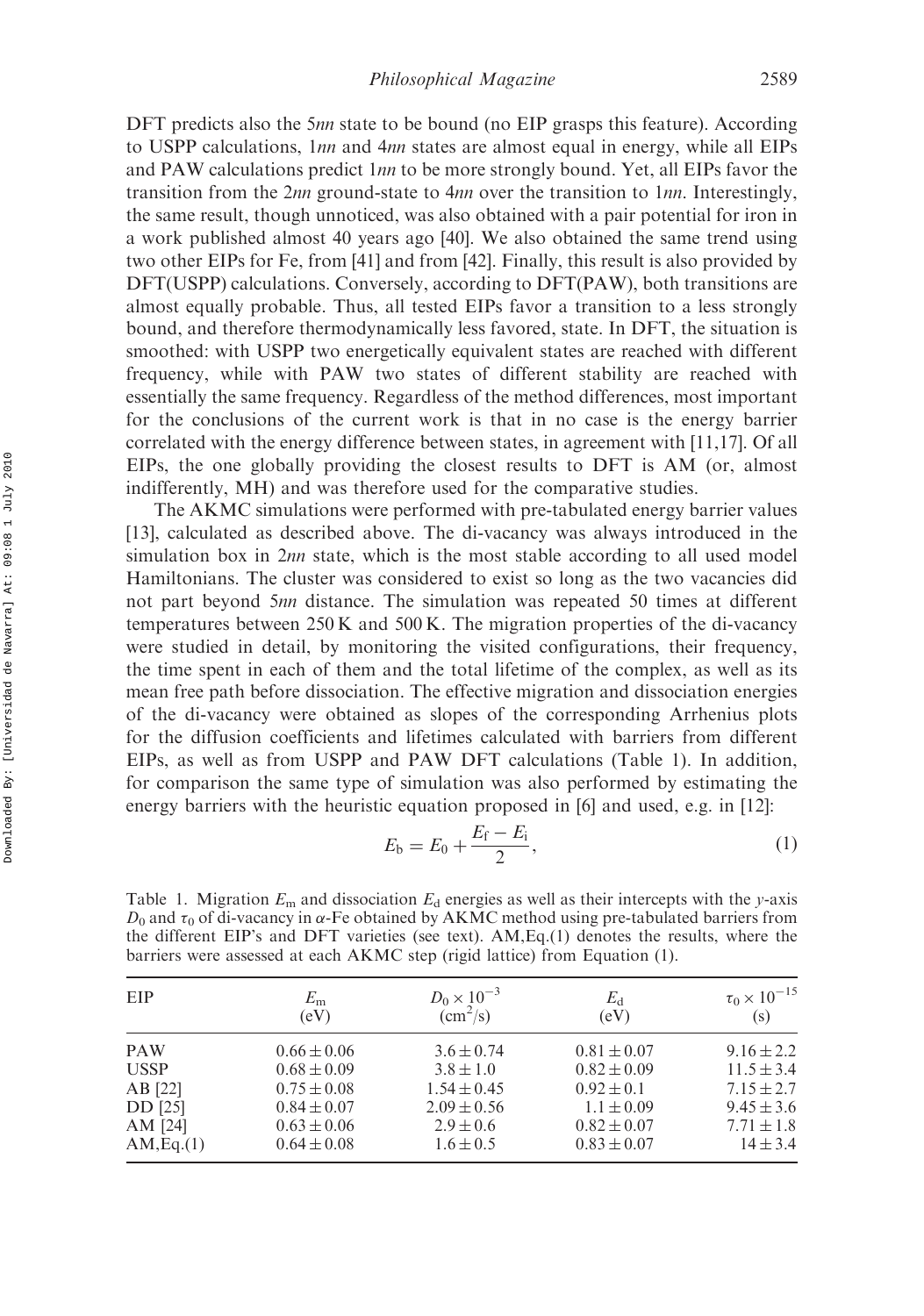

Figure 3. Mean free paths of di-vacancy against inverse temperature. The lines are guides to the eye.

where  $E_i$  and  $E_f$  are, respectively, the total energy before and after the vacancy jump, calculated on rigid lattice at each AKMC step using the AM potential.  $E_0$  is a constant barrier, customarily assumed to equal the single vacancy migration energy in bcc-iron. The latter was calculated to be  $0.63 \text{ eV}$  with the drag method using the AM and MH potentials. The barriers calculated from the different EIPs and DFT varieties provide different mean free paths of the di-vacancy, consistently with the different dissociation and migration energies predicted. Despite the fact that the DD EIP gives the highest effective migration energy for the di-vacancy, the even higher barrier for dissociation from the 4nn state (Figure 2) allows the di-vacancy to ramble the longest distance during its lifetime (Figure 3).

Figure 4 shows the occupation statistics of di-vacancy states  $N_i/(N_2(n_{AKMC} = 0))$ versus AKMC steps according to AM-calculated barriers (Figure 4a) and estimated from Equation (1) (Figure 4b), obtained as average over 50 different simulations at 300 K. Here  $N_i$  is the number of simulations in which the di-vacancy was found in the *inn* state at each AKMC step,  $n_{AKMC}$ , and  $N_2(n_{AKMC} = 0) = 50$  the total number of simulations (every di-vacancy starts from the 2nn state). The curves tend to zero due to the eventual dissociation of all di-vacancies. Consistently, with the energy landscape of Figure 2, 2nn and 4nn states are by far the most often observed ones. This means that the di-vacancy migrates by oscillating between 2nn and 4nn states rather than 2nn and 1nn (Figure 4a). What would be intuitively expected, knowing that the  $1nn$  state is more strongly bound than  $4nn$ , is that, on the contrary, while migrating the di-vacancy should oscillate between  $2nn$  and  $1nn$  states. The latter mechanism, which is the only one that has been considered even in recent DFT investigations [4], is, not surprisingly, predicted by an AKMC model in which Equation (1) is used (Figure 4b). Here the presence of  $2nn$  and  $1nn$  states is very clear while the 4*nn* state hardly ever appears.

A different migration mechanism should imply, in principle, also different effective migration and dissociation energies and, therefore, a different effect on mass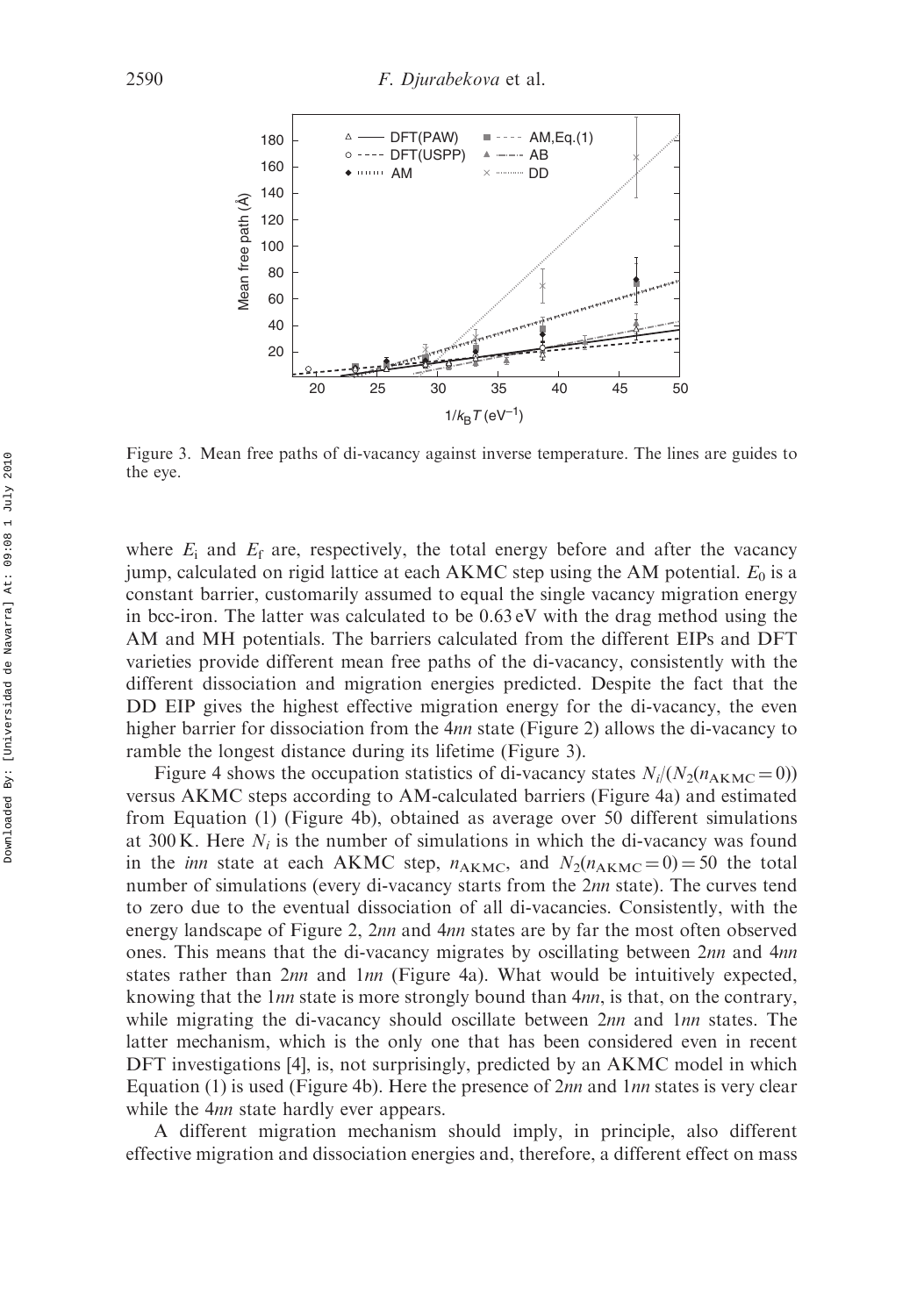

Figure 4. Occupation statistics of three bound di-vacancy states (1nn, 2nn, and 4nn) visited by one di-vacancy at each AKMC step during its diffusion migration. The di-vacancy always starts from  $2nn$  state. The statistics was defined by 50 simulations at 300 K using (a) pre-tabulated barriers and (b) barriers from Equation (1), both with the same potential.

transportation in metal alloys of interest due to the thermal diffusion. Although we do observe differences between the diffusion parameters assessed from AKMC simulations with tabulated barriers and with barriers obtained from Equation (1), this difference is surprisingly small. The involved energy values are rather similar as there is an accidental compensation between predicted migration energies and binding energies in rigid lattice (Equation (1)) with the AM potential. However, we emphasize that in different circumstances (no rigid lattice, different EIP) this similarity will most likely vanish, and hence it is important to know the true mechanism of cluster migration.

The observed counterintuitive di-vacancy migration mechanism is a direct consequence of the values of the energy barriers. The question to be answered is whether the  $2nn-4nn$  mechanism is consistent with thermodynamics, because Figure 4a may wrongly lead to the conclusion that Boltzmann's statistics is violated, if a higher energy state is occupied much more often than a lower energy state. To answer this question it is necessary to trace the probability density of states as a function of time, instead of AKMC steps, since the residence time in the different states is different, regardless of how often they appear. This is obtained in a natural way by solving the master equation system that governs the process [1,2]. Note that we are solving here the master equation for an *open* system, consistent with the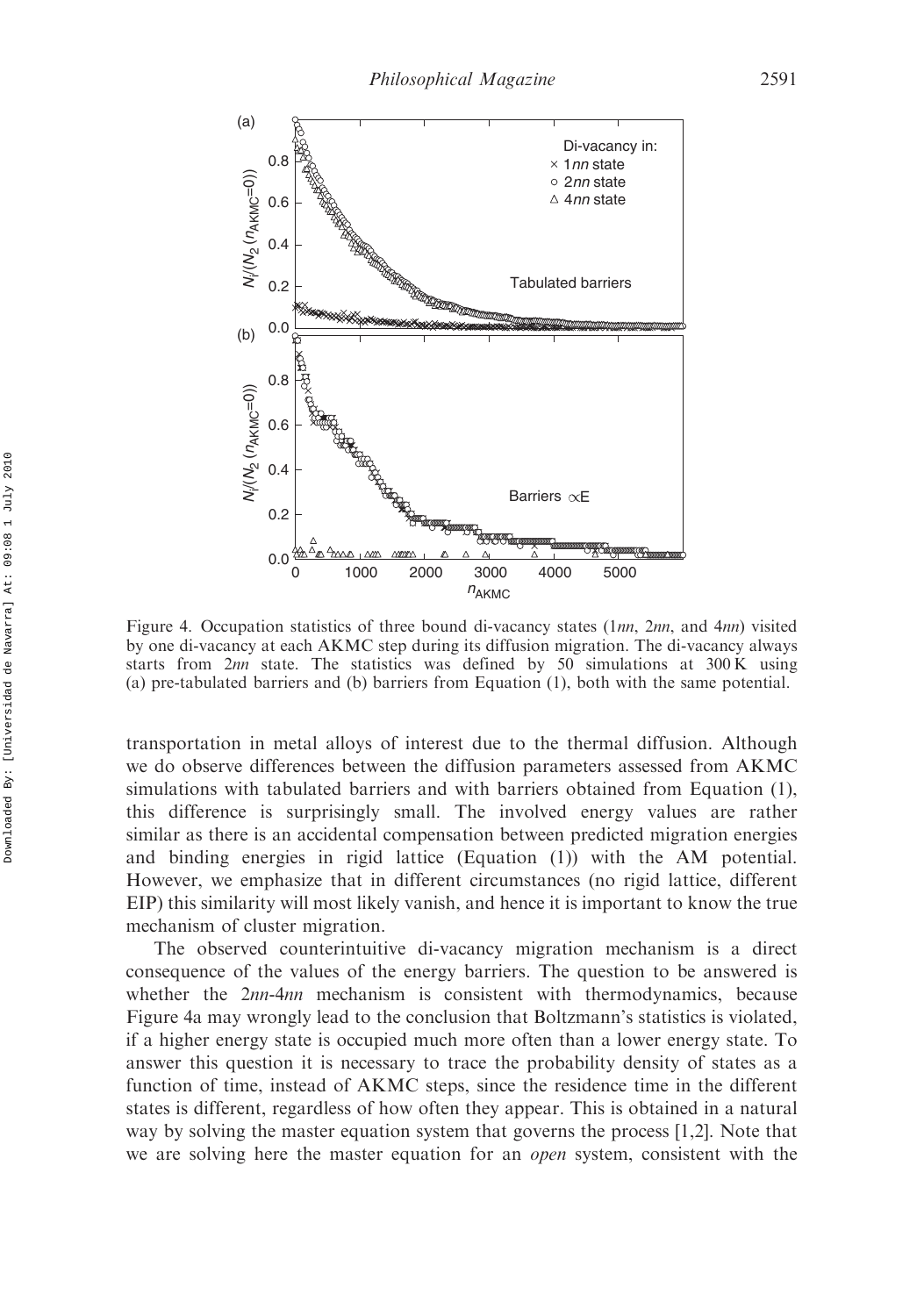AKMC simulations (where we start the simulations from a di-vacancy and we stop collecting data when the di-vacancy dissociates):

$$
\begin{cases}\n\frac{dC_1}{dt} = K^{21} \cdot C_2 + K^{31} \cdot C_3 + K^{51} \cdot C_5 \\
-(K^{12} + K^{13} + K^{15}) \cdot C_1 \\
\frac{dC_2}{dt} = K^{12} \cdot C_1 + K^{42} \cdot C_4 - (K^{21} + K^{24}) \cdot C_2 \\
\frac{dC_3}{dt} = K^{13} \cdot C_1 + K^{43} \cdot C_4 - (K^{31} + K^{34} + K^{3\infty}) \cdot C_3 \\
\frac{dC_4}{dt} = K^{24} \cdot C_2 + K^{34} \cdot C_3 + K^{54} \cdot C_5 \\
-(K^{42} + K^{43} + K^{45} + K^{4\infty}) \cdot C_4 \\
\frac{dC_5}{dt} = K^{15} \cdot C_1 + K^{45} \cdot C_4 - (K^{51} + K^{54} + K^{5\infty}) \cdot C_5.\n\end{cases}
$$
\n(2)

Here  $C_i$  (i = 1, 2, ..., 5) denote the probability density of di-vacancies in the *inn* state at a given time. The solution of the equations was obtained with the initial condition:  $C_2 = 1$  and  $C_1 = C_3 = C_4 = C_5 = 0$  at 300 K. The  $K^{ij}$  coefficients are defined as

$$
K^{ij} = k^{ij} \cdot \Gamma^{ij} = k^{ij} \cdot \nu_0 e^{-E_{\rm m}^{ij}/k_B T},\tag{3}
$$

i.e. they are obtained by multiplying the rate  $\Gamma^{ij}$  of the  $i \rightarrow j$  transition, times the number of possible ways in which this transition may occur,  $k^{ij}$  (multiplicity of equivalent transitions). These multiplicities solely depend on crystallographic structure and geometry of the cluster:  $k^{12} = k^{13} = k^{54} = 6$ ;  $k^{15} = k^{42} = k^{45} = k^{51} = 2$ ;  $k^{21} = k^{24} = k^{34} = k^{4\infty} = k^{5\infty} = 8$ ;  $k^{31} = k^{3\infty} = k^{43} = 4$ . All the multiplicities are doubled taking into account the equal probabilities of both vacancies to jump for each transition. Multiplicities of not listed transitions  $k^{ij}$  are zero as they are impossible in the bcc-structure.

In Figure 5, we compare the results for the probability density of states corresponding to the AKMC simulations of Figure 4a, plotted versus time, with the numerical solution of Equations (2) at 300 K (solid black lines). We increased the statistics to 500 AKMC simulations to reduce the statistical fluctuations. The comparison requires a proper treatment of the AKMC simulation data, because time advances at a different pace in each simulation according to residence time algorithm. This happens because the  $\Delta t$  associated with each AKMC step is not constant, thus the same number of AKMC steps corresponds to a different time. When the statistical averaging is applied (as described in the figure caption), the AKMC results are directly comparable, and, in fact, in excellent agreement with the solution of the master Equations (2).

The probability that, in an infinitesimal time interval, the di-vacancy is found in a 2nn state is always the highest, followed by  $1nn$  (about one order of magnitude lower) and, finally, 4nn (about two orders of magnitude lower). This result is fully consistent with the binding energies of Figure 2, i.e. with the thermodynamics embodied by the EIP, even though the migration mechanism favors the appearance of the 4nn state, as shown in Figure 4a. Analytically, under a few simplifying assumptions, it is possible to show that the solution of the master equations corresponds indeed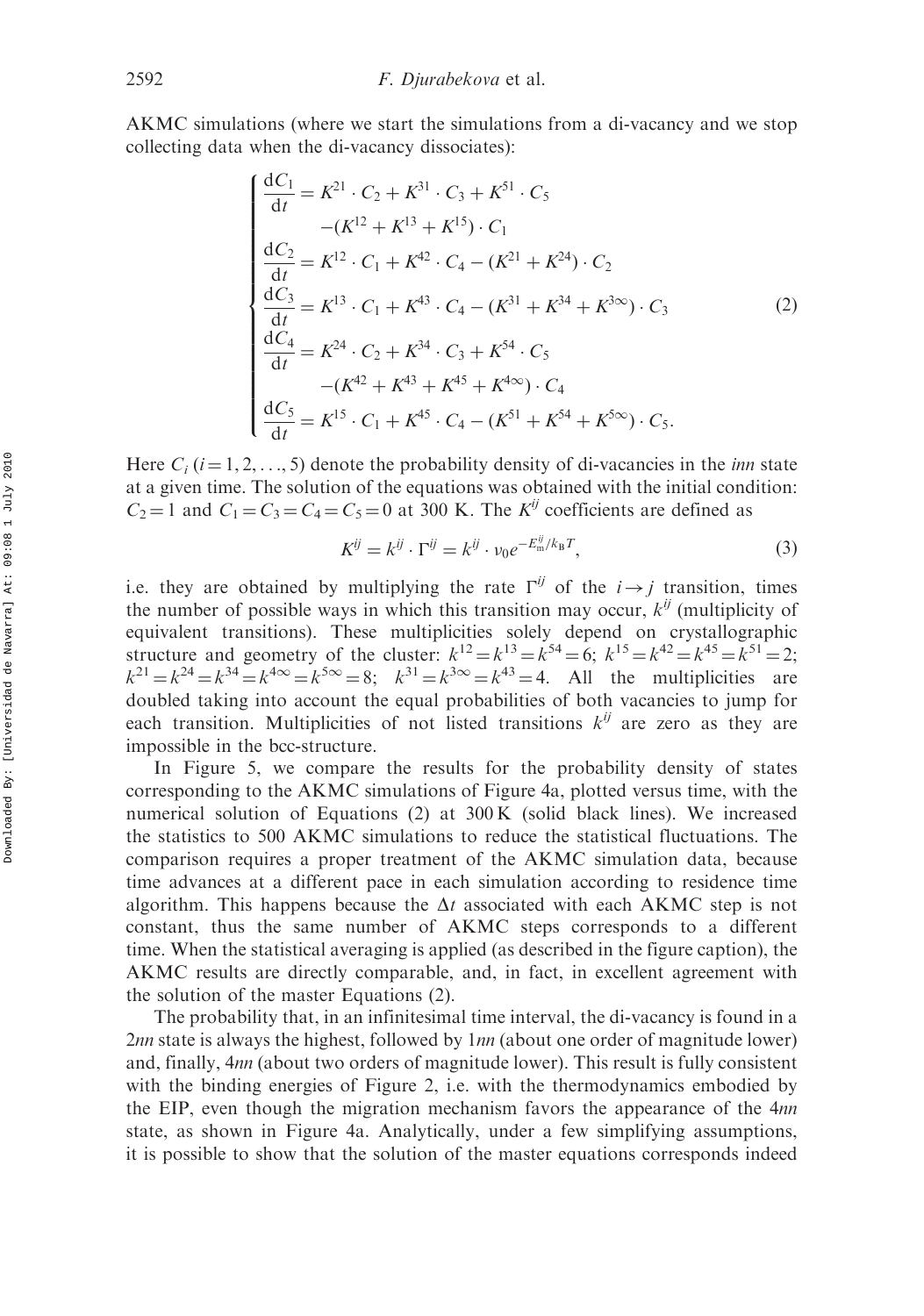

Figure 5. Probability density of di-vacancy states  $C_i = N_i/(N_2(t=0))$  at 300 K as a function of time for the same bound states as in Figure 4, using barriers from the AM potential.  $N_i$  is the number of simulations in which the di-vacancy is found in the *inn* state within the considered  $\Delta t < 10^{-5}$ ;  $N_2(t=0) = 500$  is the total amount of the simulations, each starting from a di-vacancy in 2nn state. The dark gray lines are ''horizontal'' averages of the light gray ones over larger time intervals ( $\Delta t \sim 3 \times 10^{-3}$  s). The solid black lines are the solutions of Equations (2). The inset (left bottom corner) zooms in the beginning of the 1nn and 4nn distributions.

to classical Boltzmann's statistics. For example, if we do not allow dissociation in Equation (2), the ratio between the concentrations of  $1nn$  and  $4nn$  di-vacancies after infinite time (obtained imposing that the derivatives on the left hand are zero),  $C_4^{\infty}/C_1^{\infty}$ , after neglecting  $C_3^{\infty}$  and  $C_5^{\infty}$  (which have been found to be very small) is

$$
\frac{C_1^{\infty}}{C_4^{\infty}} \approx \frac{K^{42} K^{21}}{K^{12} K^{24}} \propto \exp\left[\frac{E_b^1 - E_b^4}{k_B T}\right],\tag{4}
$$

where we have equated  $E_m^{24} - E_m^{42} = E_b^2 - E_b^4$  and  $E_m^{21} - E_m^{12} = E_b^2 - E_b^1$ , the binding energies  $E_b^i$  being positive values (depth of the wells in Figure 2). This ratio, using AM binding energies, will be significantly larger than 1 for all temperatures of interest. On the other hand, it is clear also from Figure 5 that the  $C_1/C_4$  ratio remains essentially constant, on average, at a value much larger than 1 (about 28, as has been verified), independently of the fact that the total di-vacancy population is dwindling. This means that the steady-state in terms of visited configurations and also time spent in them is reached almost instantaneously and that, correspondingly, the time spent in the 1nn state is always larger than in 4nn. Nonetheless, so long as the barriers are those predicted by the model Hamiltonian we have used, the mechanism of migration of the di-vacancy remains  $2nn-4nn$ , i.e. the number of times the  $4nn$ configuration is visited is significantly larger than for  $1nn$ , even though the time spent in the former is shorter. This is implicitly demonstrated by the inset in the lower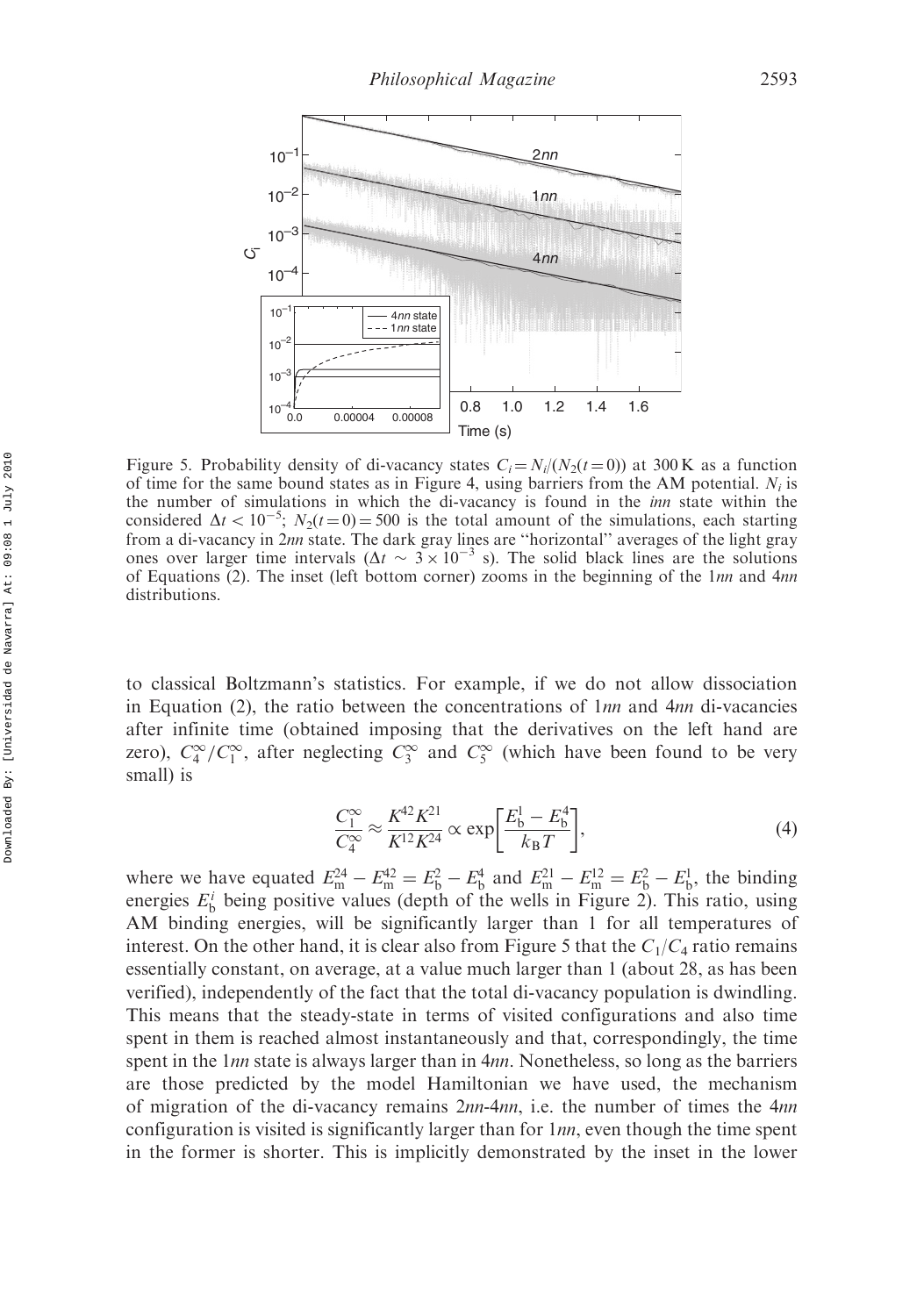left corner of Figure 5, which blows up the beginning of the curves. Since at the outset all di-vacancies are in the 2nn state, both 1nn and 4nn curves start from zero but, of the two, the 4nn one grows faster and reaches the steady-state earlier (before di-vacancies start to dissociate), in agreement with the faster kinetics dictated by the AM energy barriers of Figure 2.

We also performed AKMC simulations with the barriers that should be considered the most reliable ones, i.e. those obtained from DFT(PAW) calculations. In this case, the migration mechanism was somewhat different, namely a mixture of 2nn-1nn and 2nn-4nn exchanges.

#### 4. Conclusions

In summary, we have shown how a kinetic path can be ''thermodynamically counterintuitive'', as a consequence of the relative value of the involved activation energies, while in fact fully respecting the laws of thermodynamics. If a proper calculation of all relevant activation energies is performed, the mechanism of migration of the di-vacancy in iron consists in an oscillation between not only 2nn and  $1nn$  states, but also, largely, between  $2nn$  and  $4nn$  states, despite the fact that the  $1nn$ state is the closest in energy to the fundamental 2nn state. Such a "thermodynamically counterintuitive'' mechanism could not be predicted by a model explicitly linking the activation energies to the energy difference between initial and final state. The use of models in which the kinetics is explicitly linked to these energy differences [6,8,10] may therefore suggest mechanisms that, though thermodynamically acceptable, do not in fact occur. This emphasizes the importance of devoting great care and effort to a proper evaluation of activation energies, to ensure the accuracy of models describing the evolution of physical systems driven by thermally activated processes, possibly avoiding resorting to traditionally used heuristic equations.

#### Acknowledgements

This work was performed in the framework of the bilateral collaboration agreement between SCK.CEN and CNEA, sponsored by the Belgian Scientific Policy Office, under contract BL/52/A01. The DFT calculations were performed on the supercomputers at Centre de Calcul Recherche et Technologie (CCRT) in the framework of an EDF-CEA contract.

### References

- [1] A. Chatterjee and D. Vlacho, J. Computer-Aided Mater. Des. 14 (2007) p.253.
- [2] K.A. Fichthorn and W.H. Weinberg, J. Chem. Phys. 95 (1991) p.1090.
- [3] Y. Le Bouar and F. Soisson, Phys. Rev. B 65 (2002) p.094103.
- [4] C.C. Fu, J.D. Torre, F. Willaime, J.L. Bocquet and A. Barbu, Nature Mater. 4 (2005) p.68.
- [5] P. Krasnochtchekov, R.S. Averback and P. Bellon, Phys. Rev. B 75 (2007) p.144107.
- [6] C. Domain, C.S. Becquart and J.C.V. Duysen, Mater. Res. Soc. Symp. Proc. 540 (1999) p.643.
- [7] S. Schmauder and P. Binkele, Comp. Mater. Sci. 25 (2002) p.174.
- [8] E. Vincent, C.S. Becquart, C. Pareige and C.D.P. Pareige, J. Nucl. Mater. 373 (2008) p.387.
- [9] F. Soisson and C.C. Fu, Phys. Rev. B 76 (2007) p.214102.